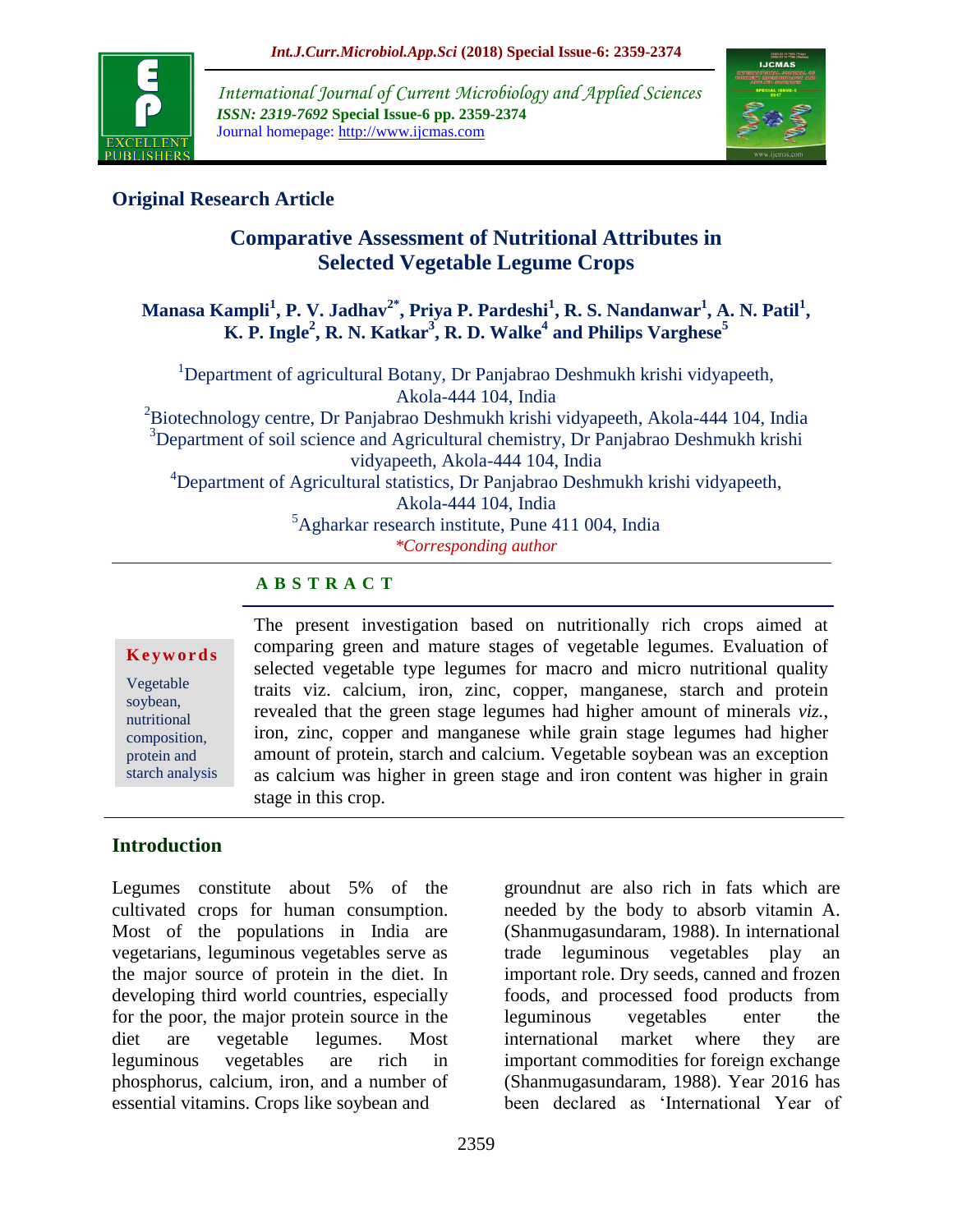Pulses" by the Food and Agricultural Organisation (FAO) of United Nations with the slogan Nutritious seeds for a sustainable future (IYP, 2016). Such is the role played by the legumes in satisfying the "hidden hunger' or malnutrition of the growing population.

Legumes, being the richest source of plant based proteins (Tharanathan and Mahadevamma, 2003), plays a key role in the Indian diet as India is home to the highest vegetarian population in the world. (Anonymous, 2015). They are also important sources of minerals including calcium, iron, zinc and provitamin A (Keatinge, 2011)

### **Materials and Methods**

The present investigation was conducted at the field of Department of Agricultural Botany, Dr. Panjabrao Deshmukh Krishi Vidyapeeth, Akola, Maharashtra state during *Kharif* and *Rabi* seasons of 2015-2016. The Genotypes used in present study are enlisted in (Table 1).

The observations on various characters were recorded on five competitive randomly selected plants in each genotype and in each replication as described above and were averaged to represent the treatment means of the replication. Observation based on nutritional traits like (with units in brackets) Calcium-Ca (mg/100 g), Iron-Fe (mg/100 g), Zinc-Zn (mg/100 g), Copper-Cu (mg/100 g), Manganese-Mn (mg/100 g), Carbohydrate-Starch (g/100 g) and Protein  $(g/100 g)$  content.

### **Results and Discussion**

The present study aimed at assessing the nutritional composition of selected legumes at green and mature stages. Seven nutrient traits were analyzed in both green and mature stages. The results of nutritional composition are mentioned crop-wise to analyze the status of each crop. They are presented in the (Tables 2 to Table 7).

The results of nutritional composition are presented and discussed nutrient-wise in the following paragraphs in the sequence mentioned in the outline of research work

### **Calcium (Ca)**

In the present study, the Calcium content present in the green and mature stages of selected legume seeds was analyzed through EDTA Titration method. The calcium content is discussed crop-wise including both green and mature stages in the following paragraphs. Among the soybean genotypes, calcium content ranged between 79.2 mg/100 g to 197.2 mg/100 g. The highest calcium content was recorded in the green stage of AGS-459 (197.2 mg/100 g) and lowest amount of calcium was found in mature stage of JS-335(79.2 mg/100g). The mean values were 180.24 mg/100 g in the green stage and 84.72 mg/100 g in the mature stage. Similar results were reported by Keatinge *et al.,* (2011) and Garg *et al.,* (2014).

In the mungbean genotypes, calcium content ranged between  $107.4 \text{ mg}/100 \text{ g}$  to  $134.8 \text{ g}$ mg/100 g. The highest calcium amount was observed in mature stage of Utkarsha (134.8 mg/100 g) and lowest calcium content was found in green stage of Kopergaon (107.4 mg/100 g). The mean values were 114.04 mg/100 g in the green stage and 124.78 mg/100 g in the mature stage. Similar observations were reported by Anwar *et al.,* (2007).

Calcium content ranged between 65.5 mg/100 g to 98.3 mg/100 g in the cowpea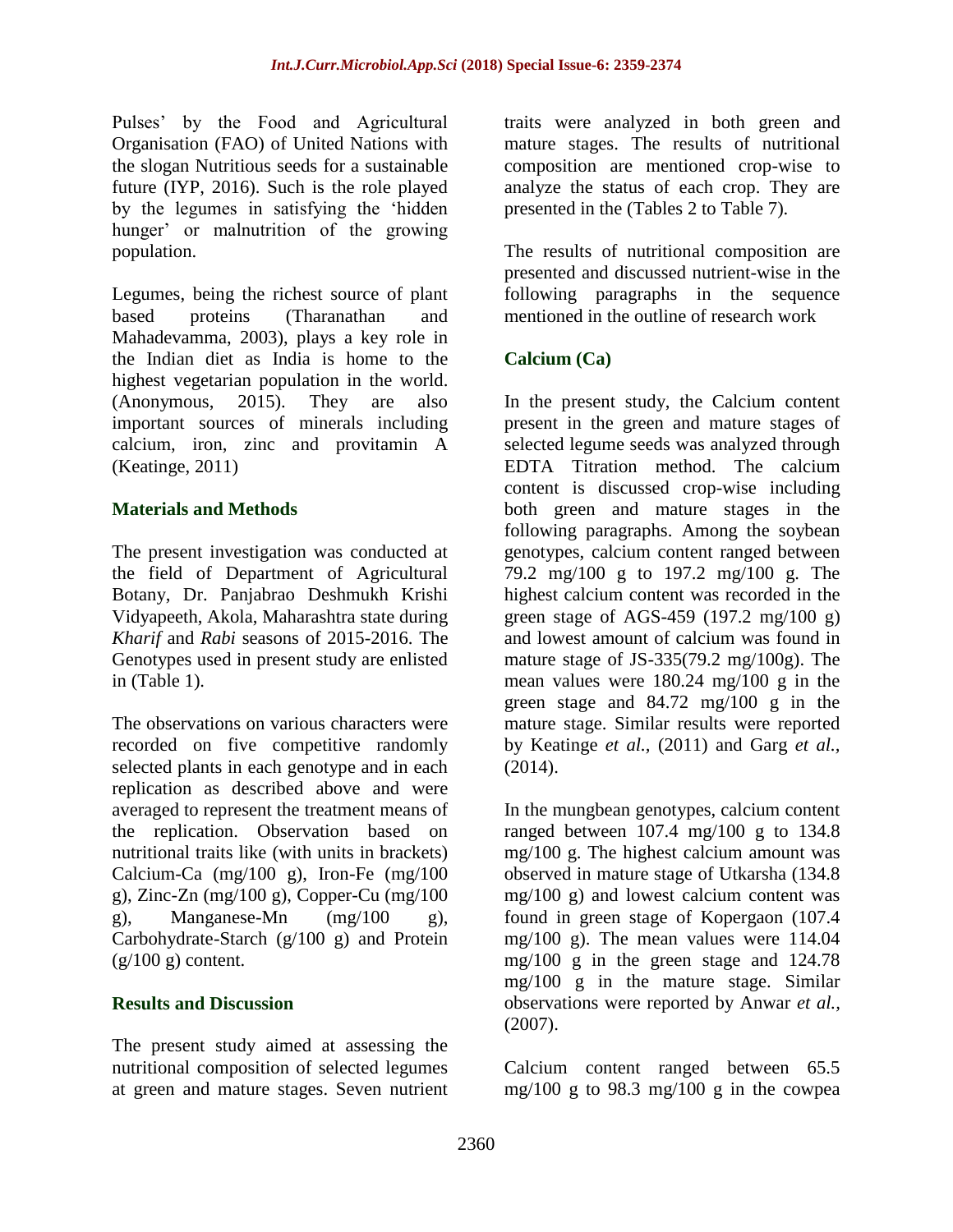genotypes. The highest calcium amount was observed in mature stage of AKCP-6 (98.3 mg/100 g) and lowest calcium content was found in green stage of Kokan Sadabahar  $(65.5 \text{ mg}/100 \text{ g})$ . The mean values were 69.96 mg/100 g in the green stage and 88.98 mg/100 g in the mature stage. Similar results were reported by Carvalho *et al.,* (2012).

Among the pigeonpea genotypes, calcium content ranged between 89.4 mg/100 g to 117.3 mg/100 g. The highest calcium amount was observed in mature stage of BDN 2001-09 (117.3 mg/100 g) and lowest calcium content was found in green stage of ICP-7035 (89.4 mg/100 g). The mean values were 91.78 mg/100 g in the green stage and 112.92 mg/100 g in the mature stage. Similar reports were given by Saxena *et al.,* (2010) and Patil *et al.,* (2015).

Among the chickpea genotypes, calcium content ranged between 99.5 mg/100 g to 127.9 mg/100 g. The highest calcium amount was observed in mature stage of PKV Kabuli-2 (127.9 mg/100 g) and lowest calcium content was found in green stage of JAKI-9218 (99.5 mg/100 g). The mean values were 108.26 mg/100 g in the green stage and 115.38 mg/100 g in the mature stage. Similar results were reported by Nobile *et al.,* (2013), Garg *et al.,* (2014) and Mohammadi *et al.,* (2015).

Within the field pea genotypes, calcium content ranged between 80.4 mg/100 g to 94.2 mg/100 g. The lowest calcium amount was observed in mature stage of HFP-4 (80.4 mg/100 g) and highest calcium content was found in green stage of DDR-55 (94.2mg/100 g). The mean values were 86.14 mg/100 g in the green stage and 90.3 mg/100 g in the mature stage. Similar observations were reported by (Harmankaya *et al.,* 2010).The graphical representation of the above discussed calcium content of

selected legume crops can be seen in (Figure 1).

## **Iron (Fe)**

The graphical representation of iron content of selected legume crops can be seen in (Figure 2). In the present study, the iron content present in the green and mature stages of selected legume seeds were analyzed through Atomic Absorption Spectroscopy. In the soybean genotypes, iron content ranged between 9.03 mg/100 g to 13.49 mg/100 g. The highest iron content was observed in mature stage of AGS 459 (13.49 mg/100 g) and the lowest iron content was found in green stage of JS 335  $(9.03 \text{ mg}/100 \text{ g})$ . The mean values were 9.51 mg/100 g in the green stage and 12.33 mg/100 g in the mature stage. Similar results were reported by Garg *et al.,* (2014).

In the mungbean genotypes, iron content ranged between  $6.15 \text{ mg}/100 \text{ g}$  to  $9.17$ mg/100 g. The highest iron content was observed in green stage of Kopergaon (9.17 mg/100 g) and the lowest iron content was found in mature stage of Utkarsha (6.15 mg/100 g). The mean values were 8.44 mg/100 g in the green stage and 7.64 mg/100 g in the mature stage. Similar results were reported by Anwar *et al.*, (2007).

In the cowpea genotypes, iron content ranged between  $6.12 \text{ mg}/100 \text{ g}$  to  $9.78$ mg/100 g. The highest iron content was observed in green stage of Arka Samrudhi  $(9.78 \text{ mg}/100 \text{ g})$  and the lowest iron content was found in mature stage of AKCP- $6(6.12mg/100g)$ . The mean values were 7.79 mg/100 g in the green stage and 6.62 mg/100 g in the mature stage. Similar results were reported by Garg *et al.,* (2014).

In the pigeonpea genotypes, iron content ranged between  $4.36$  mg/100 g to  $5.52$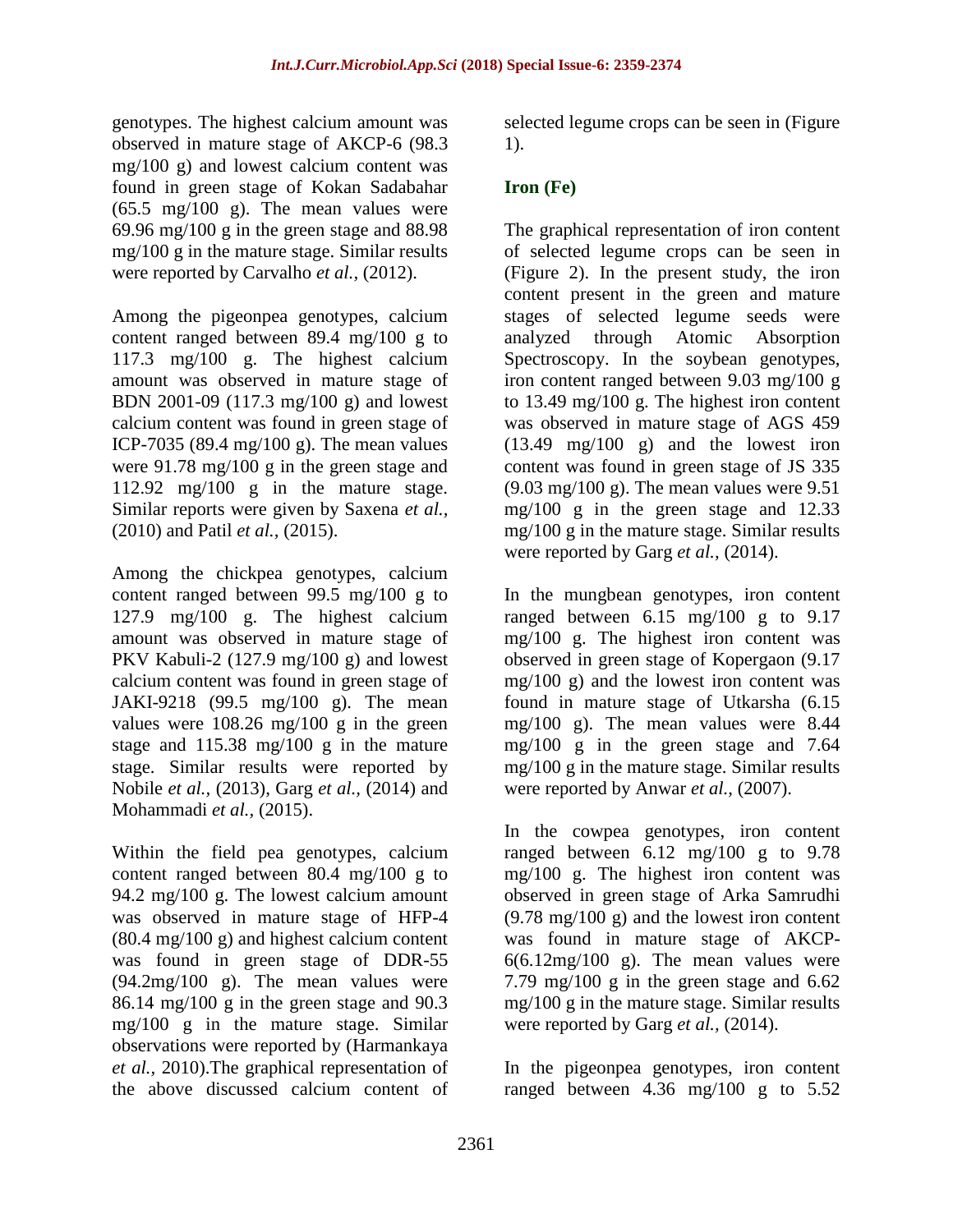mg/100 g. The highest iron content was observed in green stage of BDN 2001-09  $(5.52 \text{ mg}/100 \text{ g})$  and the lowest iron content was found in mature stage of ICP-7035  $(4.36 \text{ mg}/100 \text{ g})$ . The mean values were 5.34 mg/100 g in the green stage and 4.55 mg/100 g in the mature stage. Similar results were reported by Saxena *et al.,* (2010).

In the chickpea genotypes, iron content ranged between 5.22 mg/100 g to 9.12 mg/100 g. The highest iron content was observed in green stage of PKV Kabuli-2  $(9.12 \text{ mg}/100 \text{ g})$  and the lowest iron content was found in mature stage of JAKI-9218  $(5.22 \text{ mg}/100 \text{ g})$ . The mean values were 7.81 mg/100 g in the green stage and 5.9 mg/100 g in the mature stage. Similar results were reported by Nobile *et al.,* (2013).

In the field pea genotypes, iron content ranged between 2.11 mg/100 g to 3.93 mg/100 g. The highest iron content was observed in green stage of HFP-4 (3.93 mg/100 g) and the lowest iron content was found in mature stage of Rachana (2.11 mg/100 g). The mean values were 3.54 mg/100 g in the green stage and 3.14 mg/100 g in the mature stage. Similar results were reported by Harmankaya *et al.,* (2010).

## **Zinc**

In the present study, soybean genotypes contained zinc in the range of 3.79 mg/100 g to 4.83 mg/100 g. The highest zinc content was observed in green stage of JS-335 (4.83  $mg/100$  g) and the lowest zinc content was found in mature stage of AGS-457 (3.79 mg/100 g). The mean values were 4.55 mg/100 g in the green stage and 4.05 mg/100 g in the mature stage. Similar results were reported by Garg *et al.,* (2014).

Among the mungbean genotypes, zinc content ranged between 1.37 mg/100 g to 2.39 mg/100 g. The highest zinc content was observed in green stage of Kopergaon (2.39 mg/100 g) and the lowest zinc content was found in mature stage of BM 2003-2 (1.37 mg/100 g). The mean values were 1.98 mg/100 g in the green stage and 1.69 mg/100 g in the mature stage. Similar results were reported by Anwar *et al.*, (2007).

Within the cowpea genotypes, zinc content ranged between  $2.51 \text{ mg}/100 \text{ g}$  to  $4.93 \text{ g}$ mg/100 g. The highest zinc content was observed in green stage of Arka Samrudhi (4.93 mg/100 g) and the lowest zinc content was found in mature stage of Kokan Sadabahar (2.51 mg/100 g). The mean values were 3.86 mg/100 g in the green stage and 3.09 mg/100 g in the mature stage. Similar results were reported by Carvalho *et al.,* (2012).

Pigeonpea genotypes had zinc content between 2.85 mg/100 g to 4.58 mg/100 g. The highest zinc content was observed in green stage of AKTM 11-12 (4.58 mg/100 g) and the lowest zinc content was found in mature stage of ICP-7035 (2.85 mg/100 g). The mean values were 3.91 mg/100 g in the green stage and 3.35 mg/100 g in the mature stage. Similar results were reported by Saxena *et al.,* (2010) and Patil *et al.,* (2015).

Among the chickpea genotypes, zinc content ranged between 2.98 mg/100 g to 4.26 mg/100 g. The highest zinc content was observed in green stage of AKG-1109(4.26 mg/100 g) and the lowest zinc content was found in mature stage of PKV Kabuli-2(2.98 mg/100 g). The mean values were 3.69 mg/100 g in the green stage and 3.31 mg/100 g in the mature stage. Similar results were reported by Nobile *et al.,* (2013).

In the field pea genotypes, zinc content ranged between  $2.04 \text{ mg}/100 \text{ g}$  to  $3.61$ mg/100 g. The highest zinc content was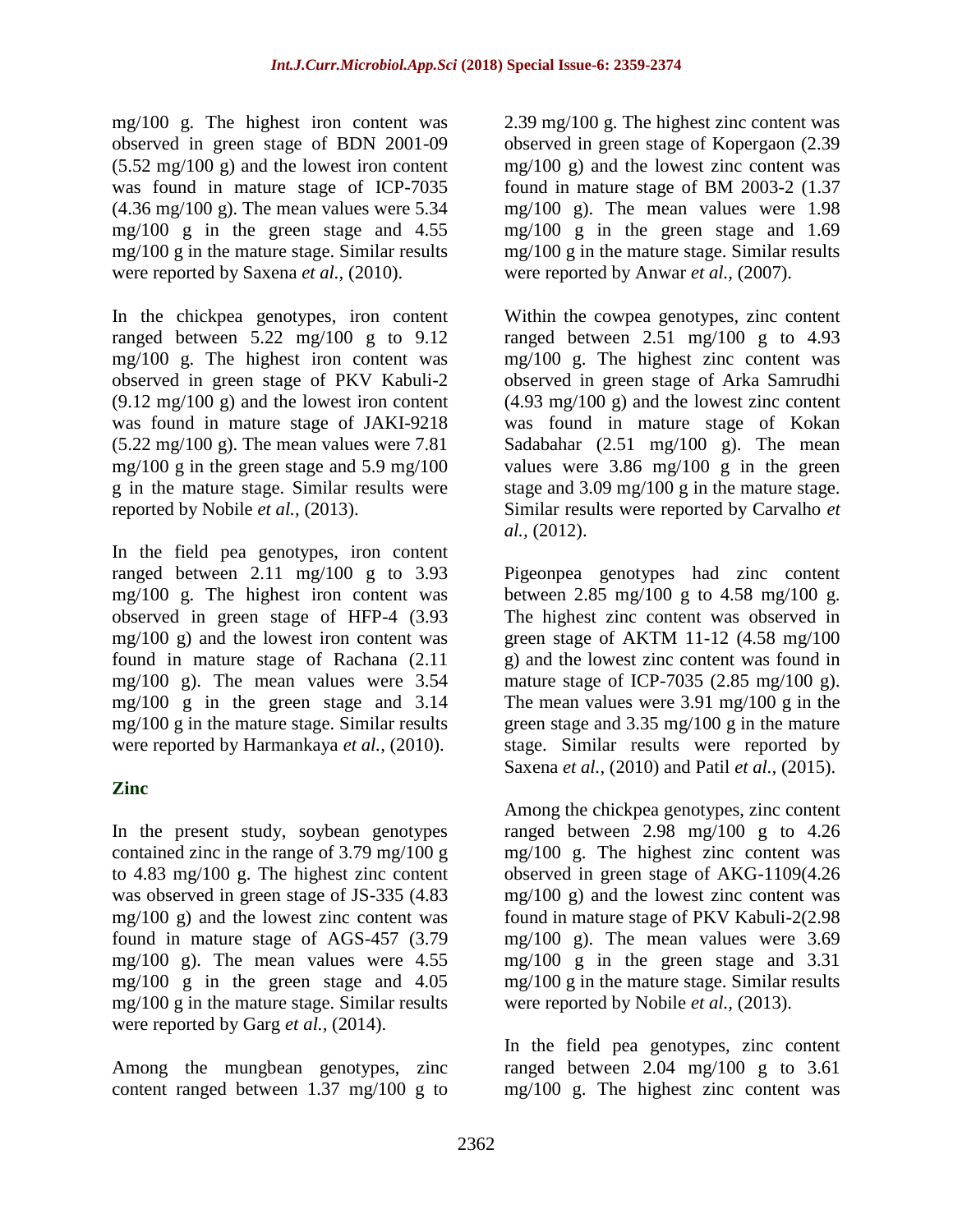observed in green stage of HFP-4(3.61 mg/100 g) and the lowest zinc content was found in mature stage of DDR-55 (2.04 mg/100 g). The graphical representation of iron content of selected legume crops can be seen in (Figure 3). The mean values were 3.19 mg/100 g in the green stage and 2.69 mg/100 g in the mature stage. Similar results were reported by Harmankaya *et al.,* (2010).

## **Copper**

The graphical representation of copper content of selected legume crops can be seen in (Figure 4). The results of soybean genotypes showed that copper content ranged between 1.33 mg/100 g to 1.79 mg/100 g. The highest copper content was observed in green stage of Swarna vasundhara (1.79 mg/100 g) and the lowest copper content was found in mature stage of AGS-459 (1.33 mg/100 g). The mean values were 1.69 mg/100 g in the green stage and 1.42 mg/100 g in the mature stage. Similar observations were reported by Garg *et al.,* (2014).

Mungbean genotypes had copper content ranged in the range of 0.95 mg/100 g to 1.52 mg/100 g. The highest copper content was observed in green stage of PKV Greengold (1.52 mg/100 g) and the lowest copper content was found in mature stage of Kopergaon (0.95 mg/100 g). The mean values were 1.35 mg/100 g in the green stage and 1.25 mg/100 g in the mature stage. Similar results were reported by Anwar *et al.,* (2010).

Within the cowpea genotypes, copper content ranged between 1.15 mg/100 g to 1.93 mg/100 g. The highest copper content was observed in green stage of AKCP-6 (1.93 mg/100 g) and the lowest copper content was found in mature stage of Kokan Sadabahar (1.15 mg/100 g). The mean

values were  $1.69 \text{ mg}/100 \text{ g}$  in the green stage and 1.45 mg/100 g in the mature stage. Similar observations were reported by Carvalho *et al.,* (2012).

Amongst pigeonpea genotypes, copper content ranged between 1.01 mg/100 g to 1.64 mg/100 g. The highest copper content was observed in green stage of AKTM 11- 11 (1.64 mg/100 g) and the lowest copper content was found in mature stage of ICP-7035(1.01 mg/100 g). The mean values were 1.38 mg/100 g in the green stage and 1.18 mg/100 g in the mature stage. Similar results were reported by Patil *et al.,* (2015).

In the chickpea genotypes, copper content ranged between  $0.92 \text{ mg}/100 \text{ g}$  to 1.37 mg/100 g. The highest copper content was observed in green stage of JAKI-9218 (1.37 mg/100 g) and the lowest copper content was found in mature stage of AKG-1109  $(0.92 \text{mg}/100 \text{ g})$ . The mean values were 1.18 mg/100 g in the green stage and 1.05 mg/100 g in the mature stage. Similar results were reported by Mohammadi *et al.*, (2015).

Among the field pea genotypes, copper content ranged between 0.79 mg/100 g to 1.16 mg/100 g. The highest copper content was observed in green stage of DDR- $55(1.16 \text{ mg}/100 \text{ g})$  and the lowest copper content was found in mature stage of HFP-4  $(0.79 \text{ mg}/100 \text{ g})$ . The mean values were 0.99 mg/100 g in the green stage and  $0.9 \text{ mg}/100$ g in the mature stage. Similar results were reported by Harmankaya *et al.,* (2010).

## **Manganese**

The graphical representation of manganese content of selected legume crops can be seen in (Figure 5). In the present study, Soybean genotypes showed manganese content ranging between between 2.14 mg/100 g to 3.12 mg/100 g.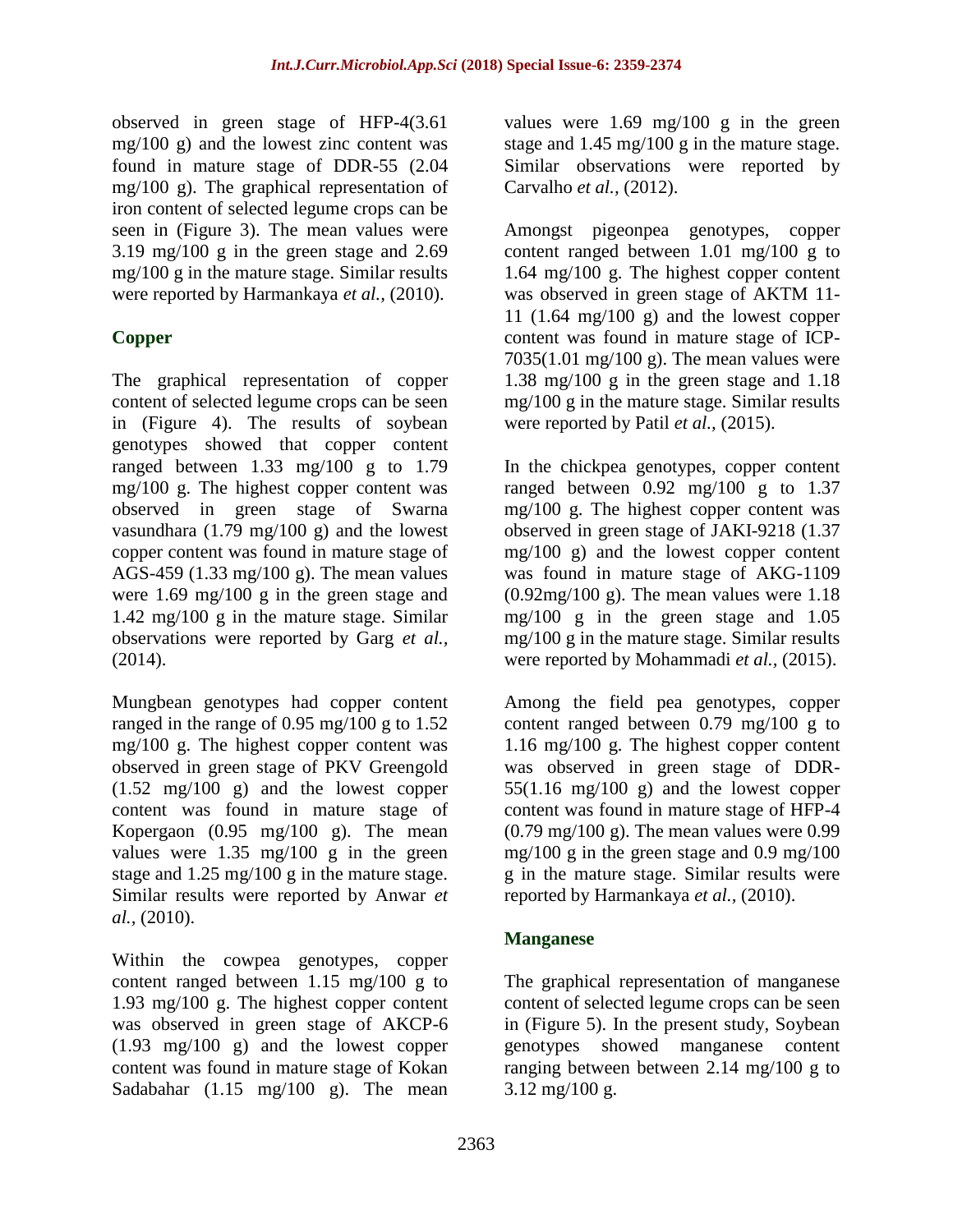











# **Fig.3** Zinc content of green and mature stage in vegetable legumes

NOTE: RDA-Recommended Dietary Allowance UL-Tolerable Upper Intake Level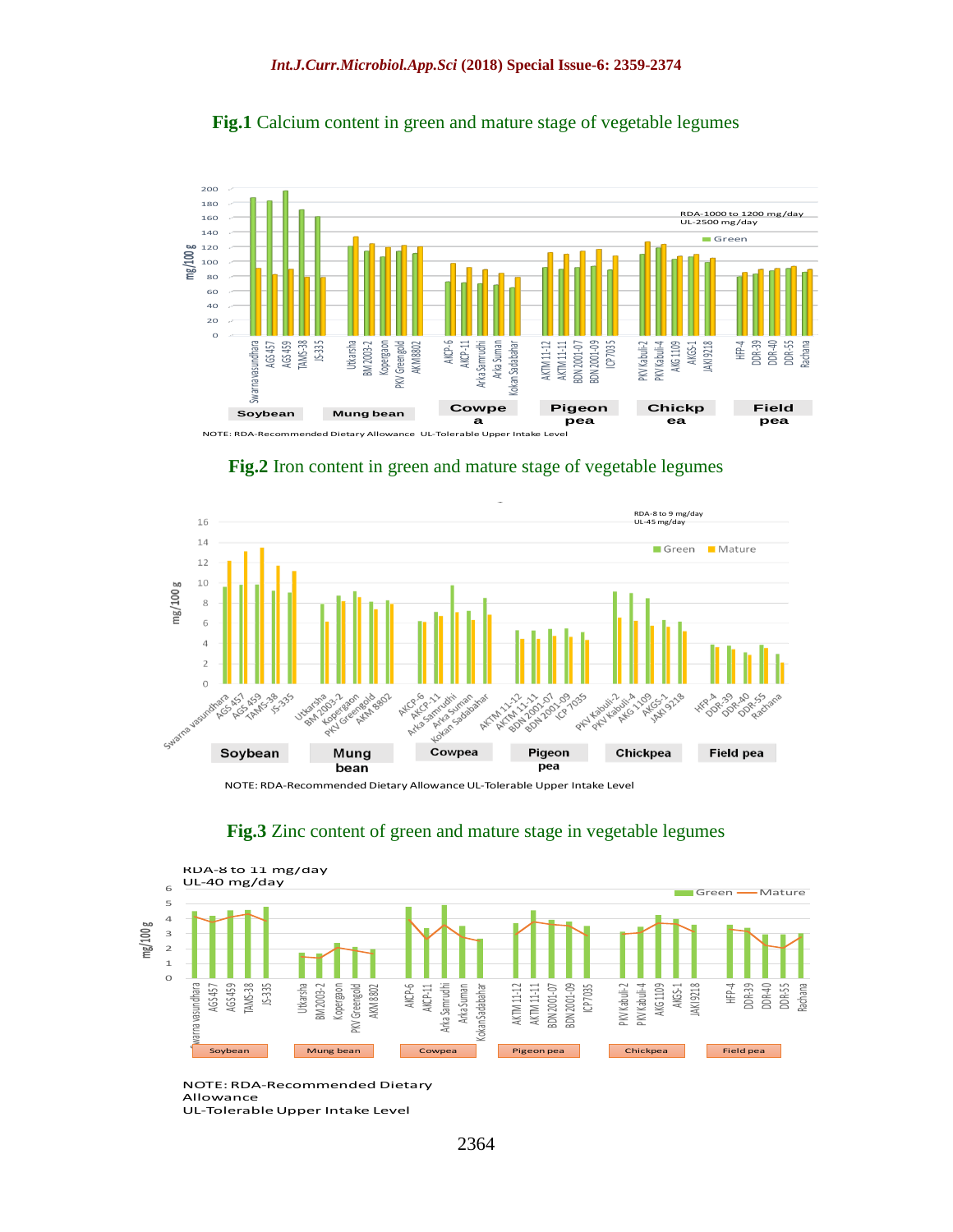

## **Fig.4** Copper content in green and mature stages of vegetable legumes



#### **Fig.5** Manganese content in green and mature stage of vegetable legumes **Fig. 6 Manganese content in green and mature stage of**

NOTE: RDA-Recommended Dietary Allowance UL-Tolerable Upper Intake Level



# **Fig.6** Starch content of green and mature stage of legumes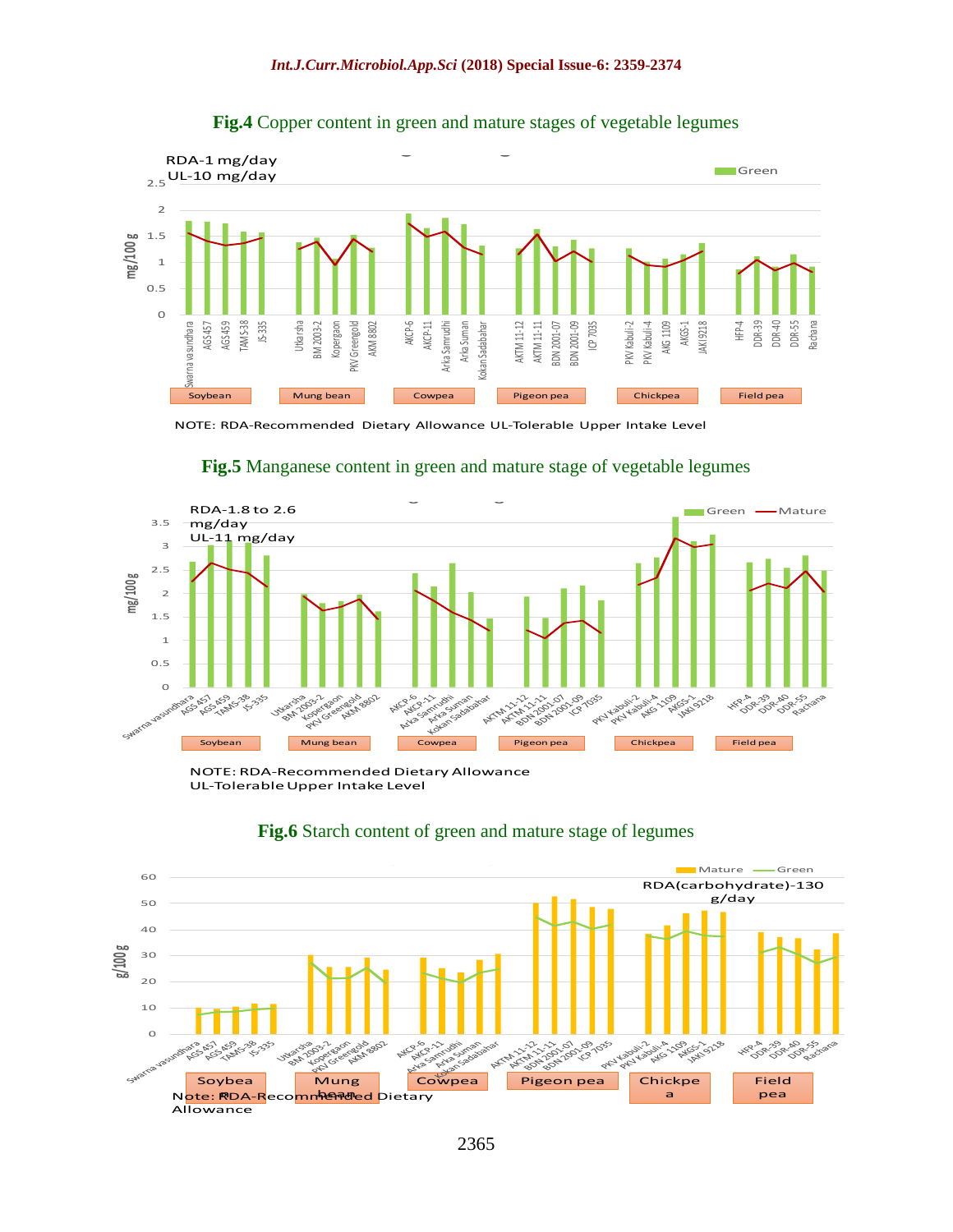

## Fig.7 Protein content of green and mature stage of vegetable legumes

Note: RDA-Recommended Dietary Allowance

#### **Table.1** List of the genotypes of selected vegetable type legume crops and their sources

| <b>SN</b>          | <b>Crop</b>              | Genotype           | <b>Source</b>      |
|--------------------|--------------------------|--------------------|--------------------|
| I.                 | Soybean                  | Swarna Vasundhara  | AVRDC, Hyderabad   |
|                    |                          | <b>AGS 457</b>     | AVRDC, Hyderabad   |
|                    |                          | <b>AGS 459</b>     | AVRDC, Hyderabad   |
|                    |                          | TAMS-38            | RRC, Amravati      |
|                    |                          | JS-335             | Dr. PDKV, Akola    |
| I.                 | Green gram               | Utkarsha           | MAHABEEJ, Akola    |
|                    |                          | BM 2003-2          | VNMKV, Parbhani    |
|                    |                          | Kopergaon          | Dr. PDKV, Akola    |
|                    |                          | PKV Green Gold     | Dr. PDKV, Akola    |
|                    |                          | <b>AKM 8802</b>    | Dr. PDKV, Akola    |
| $\mathbf{3}$<br>Ι. | Cowpea                   | AKCP-6             | Dr. PDKV, Akola    |
|                    |                          | AKCP-11            | Dr. PDKV, Akola    |
|                    |                          | Arka Samrudhi      | IIHR, Bengaluru    |
|                    |                          | Arka Suman         | IIHR, Bengaluru    |
|                    |                          | Kokan Sadabahar    | Dr. BSKKV, Dapoli  |
| I.                 | Pigeonpea                | <b>AKTM 11-12</b>  | Dr. PDKV, Akola    |
|                    |                          | <b>AKTM 11-11</b>  | Dr. PDKV, Akola    |
|                    |                          | <b>BDN 2001-07</b> | MAU, Parbhani      |
|                    |                          | <b>BDN 2001-09</b> | MAU, Parbhani      |
|                    |                          | <b>ICP 7035</b>    | ICRISAT, Hyderabad |
| I.                 | $\mathbf{5}$<br>Chickpea | PKV Kabuli-2       | Dr. PDKV, Akola    |
|                    |                          | PKV Kabuli-4       | Dr. PDKV, Akola    |
|                    |                          | AKG 1109           | Dr. PDKV, Akola    |
|                    |                          | $AKGS-1$           | Dr. PDKV, Akola    |
|                    |                          | <b>JAKI 9218</b>   | Dr. PDKV, Akola    |
| 6<br>I.            | Field pea                | HFP-4              | IARI, New Delhi    |
|                    |                          | <b>DDR-39</b>      | IARI, New Delhi    |
|                    |                          | <b>DDR-40</b>      | IARI, New Delhi    |
|                    |                          | <b>DDR-55</b>      | IARI, New Delhi    |
|                    |                          | Rachana            | CSAU, Kanpur       |
| 7                  | Rajma                    | $GR-1$             | Gujarat            |
|                    |                          | $R-13-4$           | IIPR, Kanpur       |
|                    |                          | $R-13-5$           | IIPR, Kanpur       |
|                    |                          | $R-13-17$          | IIPR, Kanpur       |
|                    |                          | $VL-63$            | VPKAS, Almora      |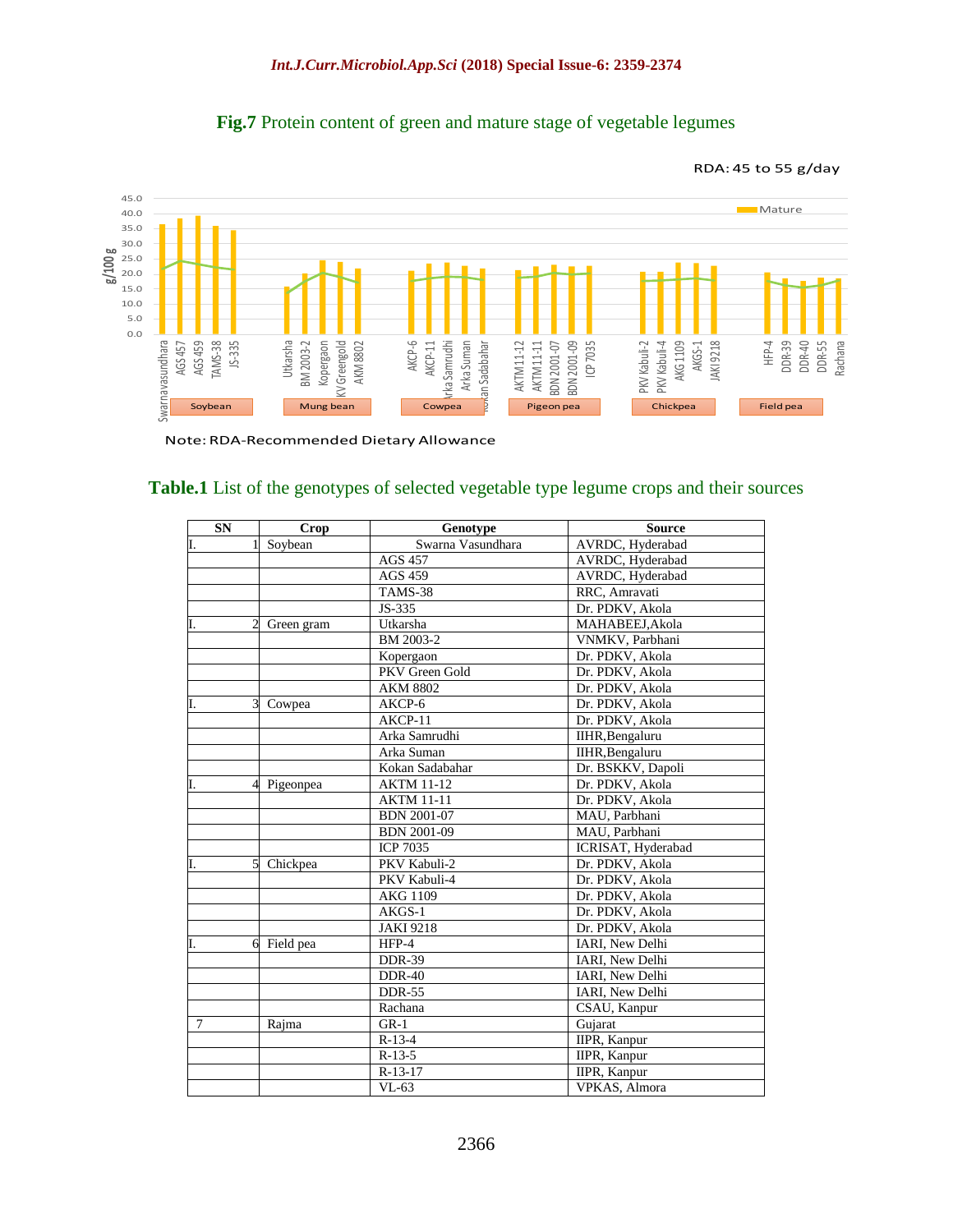| S<br>N         | Genotype             |              | <b>Calcium</b><br>(mg/100 g) |             | <b>Iron</b><br>(mg/100 g) |              | Zinc<br>(mg/100 g) |                  | Copper<br>(mg/100 g) | <b>Manganese</b> | (mg/100 g)        | Carbohydrate(S)<br>tarch)<br>(g/100 g) |               | <b>Protein</b><br>(g/100 g) |                           |
|----------------|----------------------|--------------|------------------------------|-------------|---------------------------|--------------|--------------------|------------------|----------------------|------------------|-------------------|----------------------------------------|---------------|-----------------------------|---------------------------|
|                |                      | <b>Green</b> | <b>Matur</b>                 | <b>Gree</b> | <b>Matur</b>              | <b>Green</b> | <b>Matu</b><br>re  | <b>Gre</b><br>en | <b>Matu</b><br>re    | <b>Gree</b>      | <b>Mat</b><br>ure | <b>Green</b>                           | <b>Mature</b> | <b>Gree</b>                 | <b>Matur</b>              |
| $\mathbf{1}$   | Swarna<br>vasundhara | 187.6        | $\boldsymbol{\ell}$<br>91.3  | n<br>9.61   | $\boldsymbol{e}$<br>12.17 | 4.521        | 4.17               | 1.79             | 1.56                 | n<br>2.68        | 2.25              | 7.5                                    | 10.2          | n<br>21.7                   | $\boldsymbol{e}$<br>36.42 |
| $\overline{2}$ | <b>AGS 457</b>       | 183.2        | 83.3                         | 9.82        | 13.11                     | 4.214        | 3.79               | 1.78             | 1.41                 | 3.03             | 2.65              | 8.5                                    | 9.7           | 24.3                        | 38.54                     |
| 3              | <b>AGS 459</b>       | 197.2        | 90.1                         | 9.83        | 13.49                     | 4.592        | 4.13               | 1.75             | 1.33                 | 3.12             | 2.51              | 8.7                                    | 10.5          | 23.2                        | 39.43                     |
| 4              | TAMS-38              | 171.4        | 79.7                         | 9.24        | 11.72                     | 4.623        | 4.33               | 1.59             | 1.37                 | 3.08             | 2.44              | 9.5                                    | 11.7          | 22.1                        | 35.91                     |
| 5              | JS-335               | 161.8        | 79.2                         | 9.03        | 11.16                     | 4.829        | 3.86               | 1.58             | 1.47                 | 2.81             | 2.14              | 9.8                                    | 11.5          | 21.5<br>4                   | 34.56                     |
|                | Mean                 | 180.24       | 84.72                        | 9.506       | 12.33                     | 4.5558       | 4.056              | 1.69<br>8        | 1.428                | 2.94<br>4        | 2.39<br>8         | 8.8                                    | 10.72         | 22.5<br>68                  | 36.972                    |
|                | Range                | 79.2-197.2   |                              | 9.03-13.49  |                           | 3.79-4.829   |                    | 1.33-1.79        |                      | 2.14-3.12        |                   | $7.5 - 11.7$                           |               | 21.54-39.43                 |                           |

**Table.2** Nutritional Composition of Soybean Genotypes

## **Table.3** Nutritional Composition of Mungbean Genotypes

|   |                         | Calcium     |                                      | Iron      |            |           | Zinc       |                  | Copper     |           | <b>Manganese</b>    |             | Carbohydrate           |            | Protein       |
|---|-------------------------|-------------|--------------------------------------|-----------|------------|-----------|------------|------------------|------------|-----------|---------------------|-------------|------------------------|------------|---------------|
|   |                         |             | (mg/100 g)                           |           | (mg/100 g) |           | (mg/100 g) |                  | (mg/100 g) |           | (mg/100 g)          |             | $(Starch)$ $(g/100 g)$ | (g/100 g)  |               |
|   | Genotype                | Green       | Mature   Green Mature Green   Mature |           |            |           |            | <b>Gree</b><br>n |            |           | Mature Green Mature | Green       | Mature <sup>1</sup>    | Green      | <b>Mature</b> |
|   | Utkarsha                | 121.6       | 134.8                                | 7.89      | 6.15       | 1.75      | .45        | 1.38             | 1.25       | 1.98      | 1.94                | 27.2        | 30.35                  | 13.7       | 15.8          |
| 2 | BM 2003-2               | 114.8       | 125.08                               | 8.75      | 8.2        | 1.67      | .37        | 1.47             | 1.4        | 1.79      | 1.63                | 21.3        | 25.74                  | 17.5       | 20.22         |
| 3 | Kopergaon               | 107.4       | 120.2                                | 9.17      | 8.58       | 2.39      | 2.08       | 1.08             | 0.95       | 1.83      | 71                  | 21.45       | 25.75                  | 20.3       | 24.55         |
| 4 | <b>PKV</b><br>Greengold | 114.6       | 122.8                                | 8.12      | 7.37       | 2.11      | .88        | 1.52             | 1.45       | .97       | 1.88                | 25.34       | 29.31                  | 18.9       | 23.9          |
| 5 | <b>AKM 8802</b>         | 111.8       | 121.06                               | 8.27      | 7.9        | .98       | 67         | .28              | 1.2        | 1.62      | 1.45                | 19.56       | 24.63                  | 17.1       | 21.85         |
|   | Mean                    | 114.04      | 124.788                              | 8.44      | 7.64       | 1.98      | 1.69       | 1.346            | 1.25       | 1.838     | 1.722               | 22.97       | 27.156                 | 17.5       | 21.264        |
|   | Range                   | 107.4-134.8 |                                      | 6.15-9.17 |            | 1.37-2.39 |            | $0.95 - 1.52$    |            | 1.45-1.98 |                     | 19.56-30.35 |                        | 13.7-24.55 |               |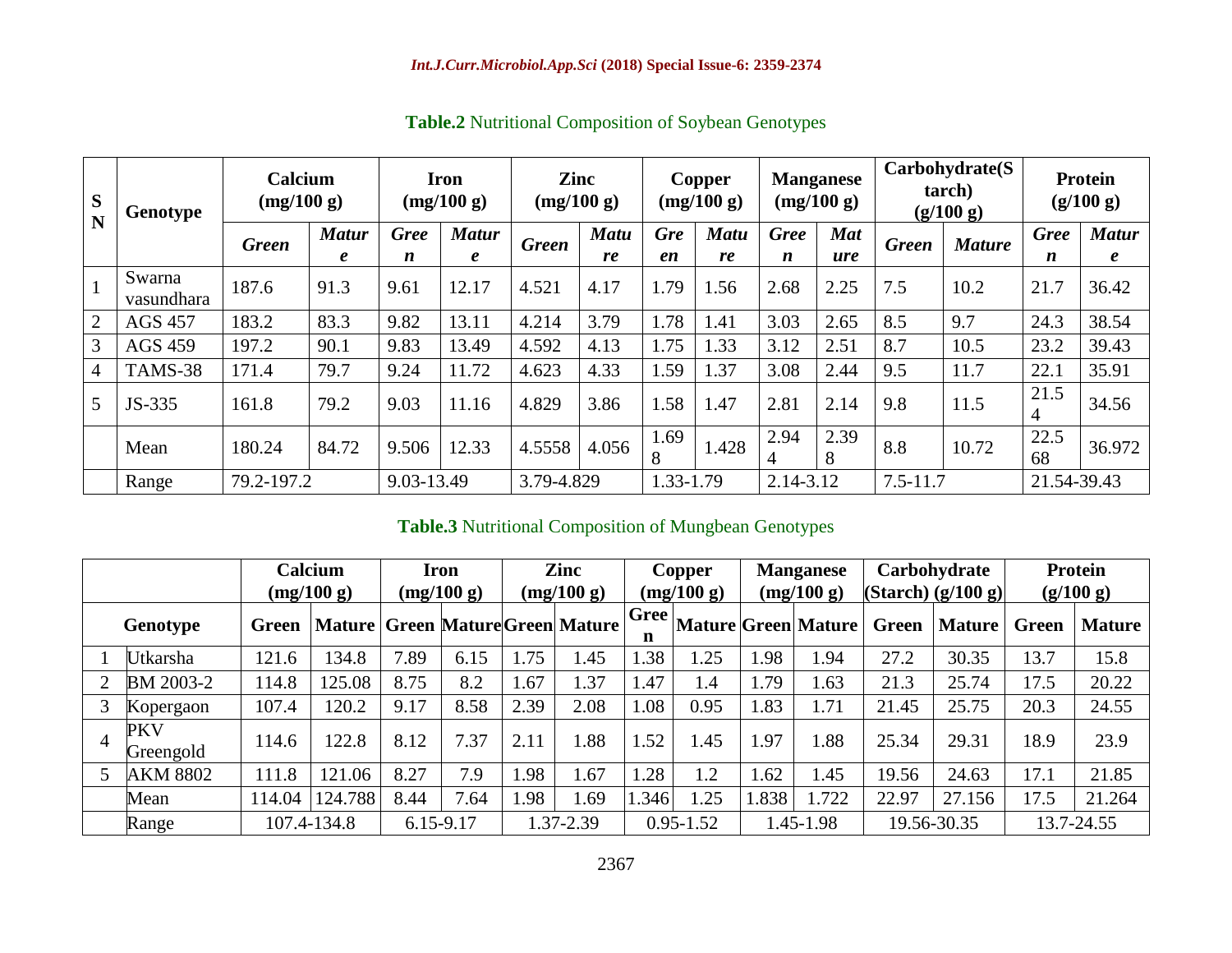|          | <b>Calcium</b><br>(mg/100 g) |              | <b>Iron</b><br>(mg/100 g) |              | <b>Zinc</b><br>(mg/100 g) |              |               | Copper<br>(mg/100 g) |               | <b>Manganese</b><br>(mg/100 g) |               | Carbohydrate<br>Starch)<br>(g/100 g) | <b>Protein</b><br>(g/100 g) |           |               |
|----------|------------------------------|--------------|---------------------------|--------------|---------------------------|--------------|---------------|----------------------|---------------|--------------------------------|---------------|--------------------------------------|-----------------------------|-----------|---------------|
| Genotype |                              | <b>Green</b> | <b>Mature</b>             | <b>Green</b> | <b>Mature</b>             | <b>Green</b> | <b>Mature</b> | <b>Green</b>         | <b>Mature</b> | <b>Green</b>                   | <b>Mature</b> | <b>Green</b>                         | <b>Mature</b>               | Green     | <b>Mature</b> |
|          | AKCP-6                       | 73.1         | 98.3                      | 6.231        | 6.12                      | 4.81         | 3.95          | 1.93                 | 1.74          | 2.43                           | 2.06          | 23.26                                | 29.26                       | 17.6      | 21.1          |
|          | AKCP-11                      | 71.9         | 92.5                      | 7.13         | 6.75                      | 3.371        | 2.64          | 1.66                 | 1.49          | 2.15                           | 1.85          | 21.34                                | 25.23                       | 18.5      | 23.5          |
|          | Arka Samrudhi                | 70.6         | 89.7                      | 9.78         | 7.08                      | 4.929        | 3.59          | 1.85                 | 1.59          | 2.65                           | 1.59          | 19.73                                | 23.74                       | 19.1      | 23.8          |
|          | Arka Suman                   | 68.7         | 85.1                      | 7.21         | 6.33                      | 3.536        | 2.78          | 1.73                 | 1.29          | 2.03                           | 1.43          | 23.47                                | 28.45                       | 18.9      | 22.7          |
|          | Kokan Sadabahar              | 65.5         | 79.3                      | 8.52         | 6.86                      | 2.671        | 2.51          | 1.32                 | 1.15          | .47                            | 1.21          | 24.83                                | 30.74                       | 18.1      | 21.9          |
|          | Mean                         | 69.96        | 88.98                     | 7.7742       | 6.628                     | 3.8634       | 3.094         | 1.698                | 1.452         | 2.146                          | 1.628         | 22.526                               | 27.484                      | 18.44     | 22.6          |
|          | Range                        | 65.5-98.3    |                           | 6.12-9.78    |                           | 2.51-4.93    |               | 1.15-1.93            |               | 1.21-2.65                      |               | 19.73-30.74                          |                             | 17.6-23.8 |               |

**Table.4** Nutritional Composition of Cowpea genotypes

**Table.5** Nutritional Composition of Pigeonpea genotypes

|                |                    | Calcium    |               |              | Iron          |             | Zinc          |              | Copper        |              | <b>Manganese</b> |             | Carbohydrate           | <b>Protein</b> |               |
|----------------|--------------------|------------|---------------|--------------|---------------|-------------|---------------|--------------|---------------|--------------|------------------|-------------|------------------------|----------------|---------------|
|                | Genotype           |            | (mg/100 g)    |              | (mg/100 g)    |             | (mg/100 g)    |              | (mg/100 g)    |              | (mg/100 g)       |             | $(Starch)$ $(g/100 g)$ | (g/100 g)      |               |
|                |                    | Green      | <b>Mature</b> | <b>Green</b> | <b>Mature</b> | Green       | <b>Mature</b> | <b>Green</b> | <b>Mature</b> | <b>Green</b> | <b>Mature</b>    | Green       | <b>Mature</b>          | Green          | <b>Mature</b> |
|                | <b>AKTM 11-12</b>  | 92.6       | 112.8         | 5.33         | 4.47          | 3.695       | 2.962         | .27          | 1.15          | 1.93         | 1.22             | 44.63       | 50.21                  | 18.7           | 21.3          |
| 2              | <b>AKTM 11-11</b>  | 90.1       | 111.2         | 5.28         | 4.48          | 4.584       | 3.814         | 1.64         | 1.54          | l.48         | 1.04             | 41.44       | 52.78                  | 19.1           | 22.5          |
| 3              | <b>BDN 2001-07</b> | 92.5       | 114.7         | 5.46         | 4.77          | 3.942       | 3.624         | 1.31         | 1.02          | 2.11         | 1.37             | 42.95       | 51.74                  | 20.4           | 23.1          |
| $\overline{4}$ | <b>BDN 2001-09</b> | 94.3       | 117.3         | 5.52         | 4.68          | 3.817       | 3.537         | .43          | 1.21          | 2.17         | 1.42             | 40.21       | 48.68                  | 19.9           | 22.5          |
|                | <b>ICP 7035</b>    | 89.4       | 108.6         | 5.13         | 4.36          | 3.517       | 2.854         | .27          | 1.01          | 1.85         | 1.16             | 41.85       | 47.86                  | 20.1           | 22.7          |
|                | Mean               | 91.78      | 112.92        | 5.344        | 4.552         | 3.91        | 3.3582        | .384         | 1.186         | .908         | 1.242            | 42.216      | 50.254                 | 19.64          | 22.42         |
|                | Range              | 89.4-117.3 |               | 4.36-5.52    |               | 2.854-4.584 |               | 1.01-1.64    |               | 1.04-2.17    |                  | 40.21-52.78 |                        | 18.7-23.1      |               |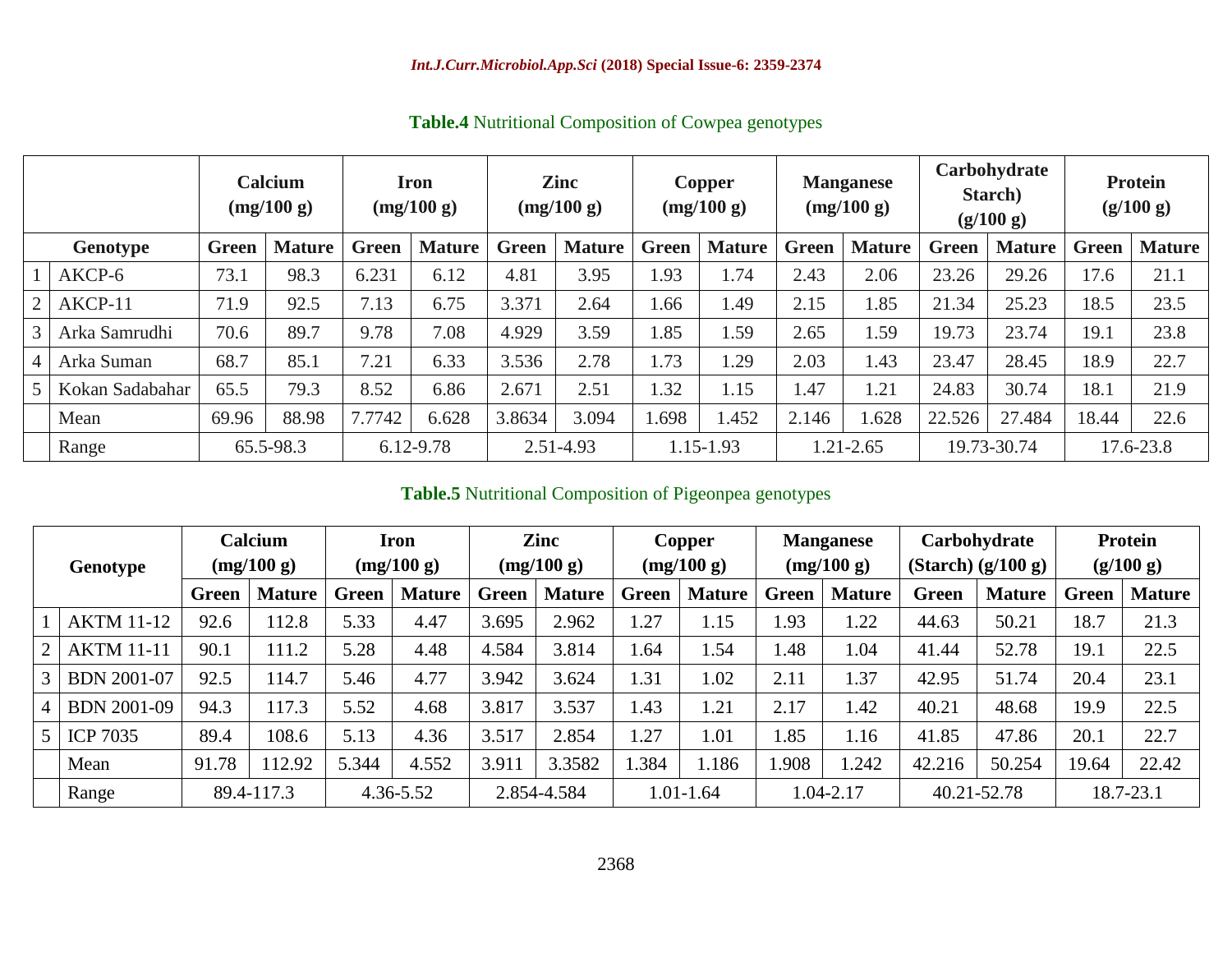|                |                  | Calcium<br>(mg/100 g) |               | <b>Iron</b><br>(mg/100 g) |               | Zinc<br>(mg/100 g) |               |               | Copper<br>(mg/100 g) |              | <b>Manganese</b><br>(mg/100 g) | Carbohydrate<br>$(Starch)$ $(g/100 g)$ |               | Protein $(g/100 g)$ |        |
|----------------|------------------|-----------------------|---------------|---------------------------|---------------|--------------------|---------------|---------------|----------------------|--------------|--------------------------------|----------------------------------------|---------------|---------------------|--------|
| Genotype       |                  | <b>Green</b>          | <b>Mature</b> | Green                     | <b>Mature</b> | Green              | <b>Mature</b> | <b>Green</b>  | <b>Mature</b>        | <b>Green</b> | <b>Mature</b>                  | <b>Green</b>                           | <b>Mature</b> | Green               | Mature |
|                | PKV Kabuli-2     | 111.1                 | 127.9         | 9.12                      | 6.59          | 3.143              | 2.986         | 1.27          | 1.13                 | 2.65         | 2.18                           | 37.57                                  | 38.32         | 17.56               | 20.67  |
| $\overline{2}$ | PKV Kabuli-4     | 119.3                 | 124.4         | 8.96                      | 6.24          | 3.462              | 3.087         | 1.02          | 0.95                 | 2.77         | 2.34                           | 36.24                                  | 41.56         | 17.89               | 20.73  |
| $\mathcal{E}$  | <b>AKG 1109</b>  | 104.1                 | 108.2         | 8.48                      | 5.78          | 4.264              | 3.728         | 1.08          | 0.92                 | 3.63         | 3.18                           | 39.36                                  | 46.21         | 18.23               | 23.85  |
| 4              | AKGS-1           | 107.3                 | 110.8         | 6.32                      | 5.67          | 3.987              | 3.658         | 1.16          | 1.04                 | 3.11         | 2.99                           | 37.67                                  | 47.23         | 18.51               | 23.62  |
| 5              | <b>JAKI 9218</b> | 99.5                  | 105.6         | 6.17                      | 5.22          | 3.621              | 3.119         | 1.37          | 1.21                 | 3.26         | 3.05                           | 37.36                                  | 46.79         | 17.76               | 22.75  |
|                | Mean             | 108.26                | 15.38         | 7.81                      | 5.9           | 3.6954             | 3.3156        | 1.18          | 1.05                 | 3.084        | 2.748                          | 37.64                                  | 44.022        | 17.99               | 22.324 |
|                | Range            | 99.5-127.9            |               | 5.22-9.12                 |               | 2.986-4.264        |               | $0.92 - 1.37$ |                      | 2.18-3.63    |                                | 36.24-47.23                            |               | 17.56-23.85         |        |

**Table.6** Nutritional Composition of Chickpea genotypes

## **Table.7** Nutritional Composition of Field pea genotypes

|                |               | Calcium<br>(mg/100 g) |               | <b>Iron</b><br>(mg/100 g) |               | Zinc<br>(mg/100 g) |               |              | Copper<br>(mg/100 g) |              | <b>Manganese</b><br>(mg/100 g) | Carbohydrate<br>$(Starch)$ $(g/100 g)$ |               | Protein<br>(g/100 g) |               |
|----------------|---------------|-----------------------|---------------|---------------------------|---------------|--------------------|---------------|--------------|----------------------|--------------|--------------------------------|----------------------------------------|---------------|----------------------|---------------|
|                | Genotype      | <b>Green</b>          | <b>Mature</b> | Green                     | <b>Mature</b> | Green              | <b>Mature</b> | <b>Green</b> | <b>Mature</b>        | <b>Green</b> | <b>Mature</b>                  | <b>Green</b>                           | <b>Mature</b> | <b>Green</b>         | <b>Mature</b> |
|                | HFP-4         | 80.4                  | 86.3          | 3.93                      | 3.655         | 3.612              | 3.307         | 0.87         | 0.79                 | 2.67         | 2.06                           | 31.27                                  | 39.02         | 17.65                | 20.56         |
| $\overline{2}$ | <b>DDR-39</b> | 84.1                  | 89.9          | 3.814                     | 3.459         | 3.416              | 3.15          | 1.12         | l.05                 | 2.74         | 2.21                           | 33.26                                  | 37.19         | 16.25                | 18.63         |
| 3              | <b>DDR-40</b> | 88.5                  | 91.2          | 3.123                     | 2.912         | 2.962              | 2.212         | 0.92         | 0.85                 | 2.54         | 2.11                           | 30.44                                  | 36.59         | 15.54                | 17.63         |
| $\overline{4}$ | <b>DDR-55</b> | 91.1                  | 94.2          | 3.905                     | 3.562         | 2.962              | 2.044         | 1.16         | 0.99                 | 2.81         | 2.48                           | 27.06                                  | 32.32         | 16.23                | 18.65         |
| $5^{\circ}$    | Rachana       | 86.6                  | 89.9          | 2.95                      | 2.11          | 3.023              | 2.785         | 0.92         | 0.82                 | 2.48         | 2.03                           | 29.56                                  | 38.48         | 17.81                | 18.56         |
|                | Mean          | 86.14                 | 90.3          | 3.5444                    | 3.1396        | 3.195              | 2.6996        | 0.998        | 0.9                  | 2.648        | 2.178                          | 30.32                                  | 36.72         | 16.696               | 18.806        |
|                | Range         | 80.4-94.2             |               | 2.11-3.93                 |               | 2.044-3.612        | $0.79 - 1.16$ |              | 2.03-2.81            |              | 27.05-39.01                    |                                        | 15.54-20.56   |                      |               |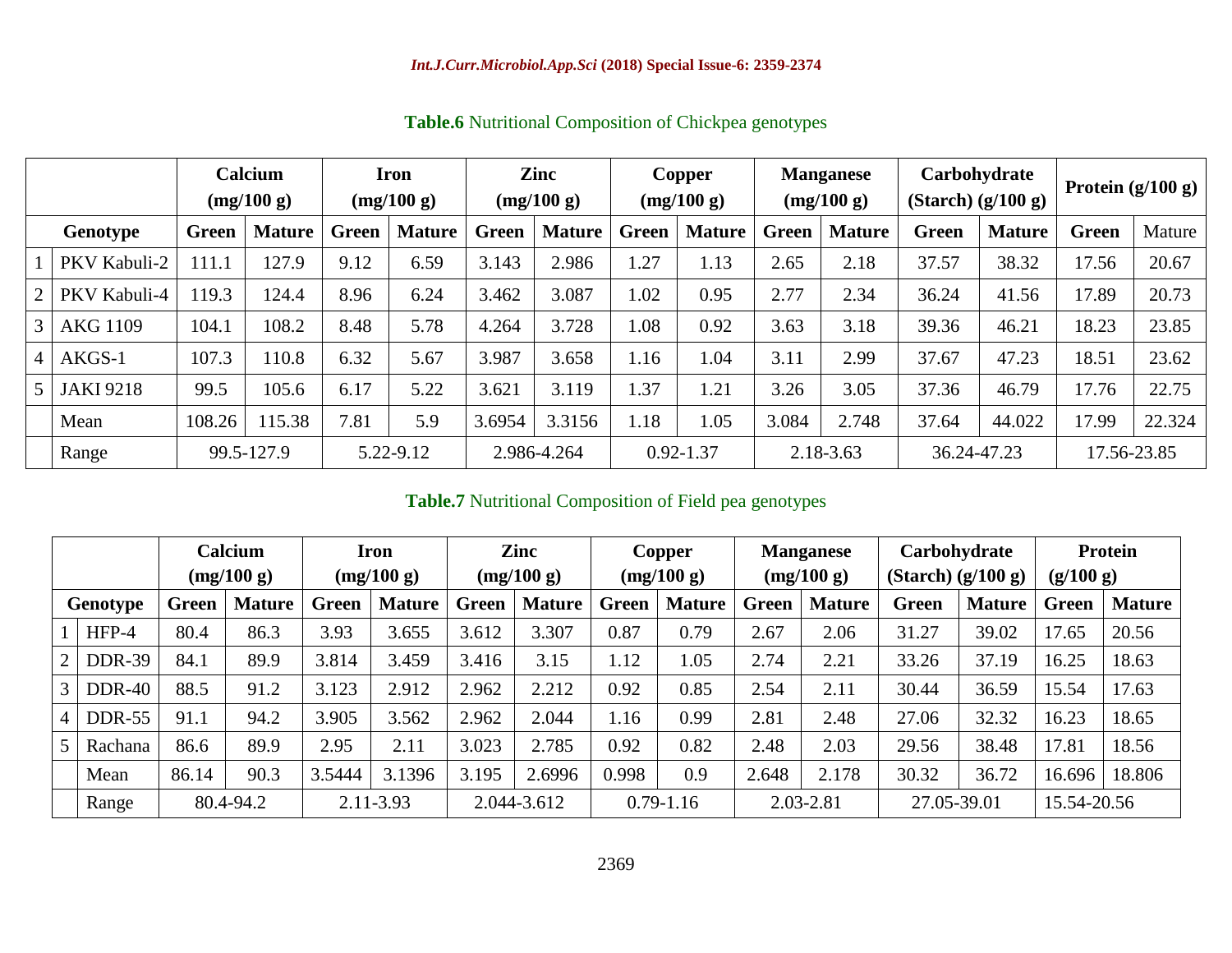|                |             |              | Calcium       | <b>Iron</b>  |               |              | Zinc          |              | <b>Copper</b> |              | <b>Manganese</b> | Carbohydrate           |               | Protein      |               |
|----------------|-------------|--------------|---------------|--------------|---------------|--------------|---------------|--------------|---------------|--------------|------------------|------------------------|---------------|--------------|---------------|
| S. No.         | <b>Crop</b> | (mg/100 g)   |               | (mg/100 g)   |               | (mg/100 g)   |               |              | (mg/100 g)    |              | (mg/100 g)       | $(Starch)$ $(g/100 g)$ |               | (g/100 g)    |               |
|                |             | <b>Green</b> | <b>Mature</b> | <b>Green</b> | <b>Mature</b> | <b>Green</b> | <b>Mature</b> | <b>Green</b> | <b>Mature</b> | <b>Green</b> | <b>Mature</b>    | <b>Green</b>           | <b>Mature</b> | <b>Green</b> | <b>Mature</b> |
| $\mathbf{1}$   | Soybean     | 180.24       | 84.72         | 9.506        | 12.33         | 4.5558       | 4.056         | 1.698        | 1.428         | 2.944        | 2.398            | 8.8                    | 10.72         | 22.568       | 36.972        |
| 2              | Mungbean    | 114.04       | 124.788       | 8.44         | 7.64          | 1.98         | 1.69          | 1.346        | 1.25          | 1.838        | 1.722            | 22.97                  | 27.156        | 17.5         | 21.264        |
| $\mathfrak{Z}$ | Cowpea      | 69.96        | 88.98         | 7.7742       | 6.628         | 3.8634       | 3.094         | 1.698        | 1.452         | 2.146        | 1.628            | 22.526                 | 27.484        | 18.44        | 22.6          |
| $\overline{4}$ | Pigeonpea   | 91.78        | 112.92        | 5.344        | 4.552         | 3.911        | 3.3582        | 1.384        | 1.186         | 1.908        | 1.242            | 42.216                 | 50.254        | 19.64        | 22.42         |
| $\overline{5}$ | Chickpea    | 108.26       | 115.38        | 7.81         | 5.9           | 3.6954       | 3.3156        | 1.18         | 1.05          | 3.084        | 2.748            | 37.63972               | 44.022        | 17.99        | 22.324        |
| 6              | Field pea   | 86.14        | 90.3          | 3.5444       | 3.1396        | 3.195        | 2.6996        | 0.998        | 0.9           | 2.648        | 2.178            | 30.31515               | 36.72098      | 16.696       | 18.806        |

## **Table.8** Overall nutritional composition of the vegetable type legume crops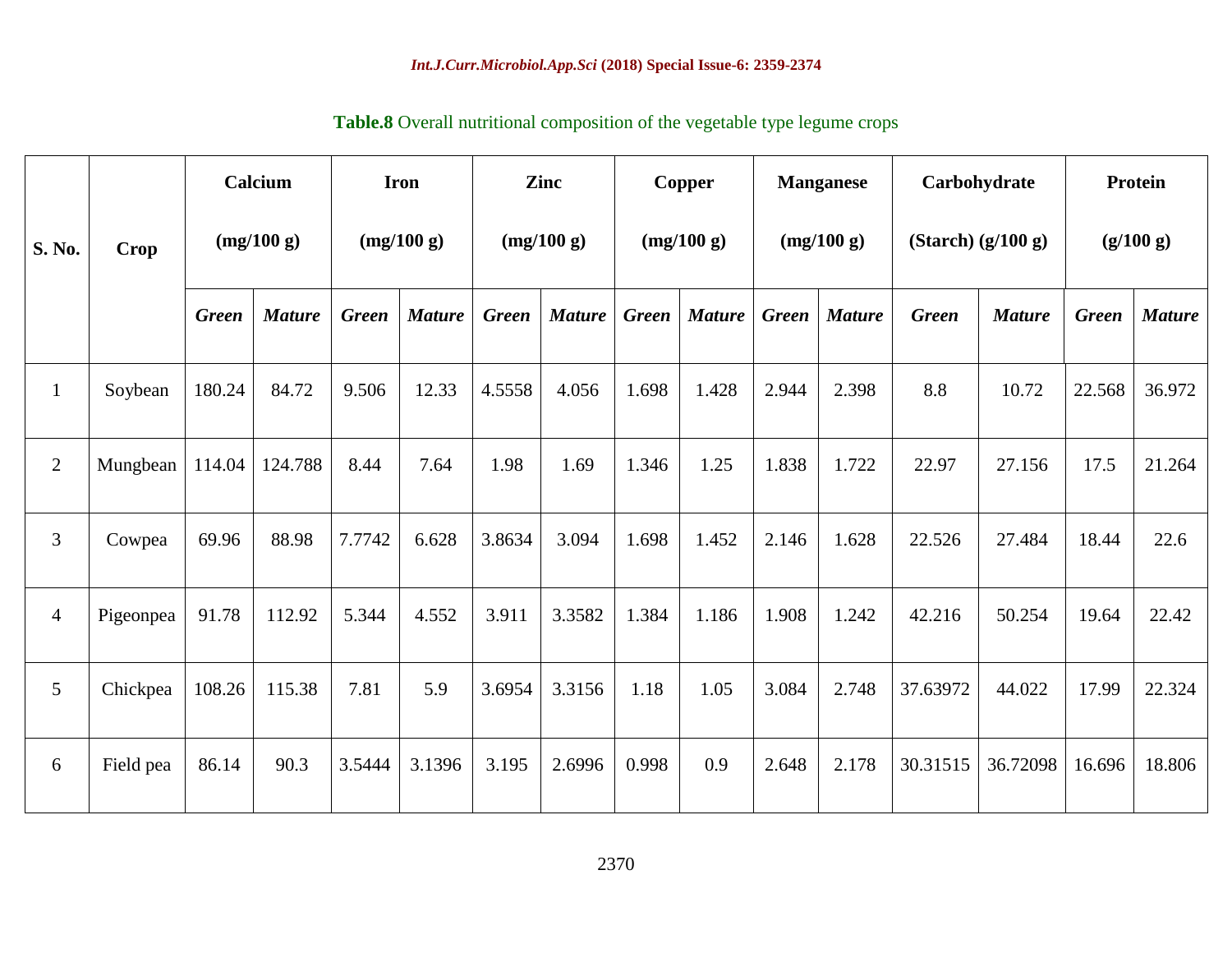The highest manganese content was observed in green stage of AGS-459 (3.12 mg/100 g) and the lowest manganese content was found in mature stage of JS-335  $(2.14 \text{ mg}/100 \text{ g})$ . The mean values were 2.94 mg/100 g in the green stage and 2.4 mg/100 g in the mature stage. Similar observations were reported by Garg *et al.,* (2014).

Amongst Mungbean genotypes, manganese content ranged between 1.45 mg/100 g to 1.98 mg/100 g. The highest manganese content was observed in green stage of Utkarsha (1.98 mg/100 g) and the lowest manganese content was found in mature stage of AKM 8802(1.45 mg/100 g). The mean values were 1.84 mg/100 g in the green stage and 1.72 mg/100 g in the mature stage. Similar observations were reported by Li *et al.,* (2010). In the Cowpea genotypes, manganese content ranged between 1.21 mg/100 g to 2.65 mg/100 g. The highest manganese content was observed in green stage of AKCP-11  $(2.65 \text{ mg}/100 \text{ g})$  and the lowest manganese content was found in mature stage of Kokan Sadabahar (1.21 mg/100 g). The mean values were 2.14 mg/100 g in the green stage and 1.62 mg/100 g in the mature stage. Similar observations were reported by Carvalho *et al.,* (2012).

In the Pigeonpea genotypes, manganese content ranged between 1.04 mg/100 g to 2.72 mg/100 g. The highest manganese content was observed in green stage of BDN 2001-09 (2.72 mg/100 g) and the lowest manganese content was found in mature stage of AKTM 11-11(1.04mg/100 g). The mean values were 1.91 mg/100 g in the green stage and 1.24 mg/100 g in the mature stage. Similar observations were reported by Patil *et al.,* (2015).

In the Chickpea genotypes, manganese content ranged between 2.18 mg/100 g to 3.63 mg/100 g. The highest manganese content was observed in green stage of AKG 1109 (3.63 mg/100 g) and the lowest manganese content was found in mature stage of PKV Kabuli-2 (2.18 mg/100 g). The mean values were 3.08 mg/100 g in the green stage and 2.74 mg/100 g in the mature stage. Similar observations were reported by Mohammadi *et al.,* (2015).

In the Field pea genotypes, manganese content ranged between 2.03 mg/100 g to 2.51 mg/100 g. The highest manganese content was observed in green stage of DDR-55  $(2.81 \text{ mg}/100 \text{ g})$  and the lowest manganese content was found in mature stage of Rachana (2.03 mg/100 g). The mean values were 2.65 mg/100 g in the green stage and 2.17 mg/100 g in the mature stage. Similar observations were reported by Harmankaya *et al.,* (2010).

### **Starch**

Carbohydrates are the primary energy sources for the human body. Starch and sugars are the major forms of energy sources for the body. The recommended dietary allowance of carbohydrate is 46 g to 56 g per day. The tolerable upper intake level is 25 % of the energy intake (National academies). The graphical representation of starch content of selected legume crops can be seen in (Figure 6).

In the Soybean genotypes, Starch content ranged between 7.5 mg/100 g to 11.7 mg/100 g. The highest starch content was observed in mature stage of TAMS-38 (11.7 mg/100 g) and the lowest starch content was found in green stage of Swarna vasundhara  $(7.5 \text{ mg}/100 \text{ g})$ . The mean values were 8.8 mg/100 g in the green stage and 10.72 mg/100 g in the mature stage. Similar observations were reported by Keatinge *et al.,* (2011) and Garg *et al.,* (2014).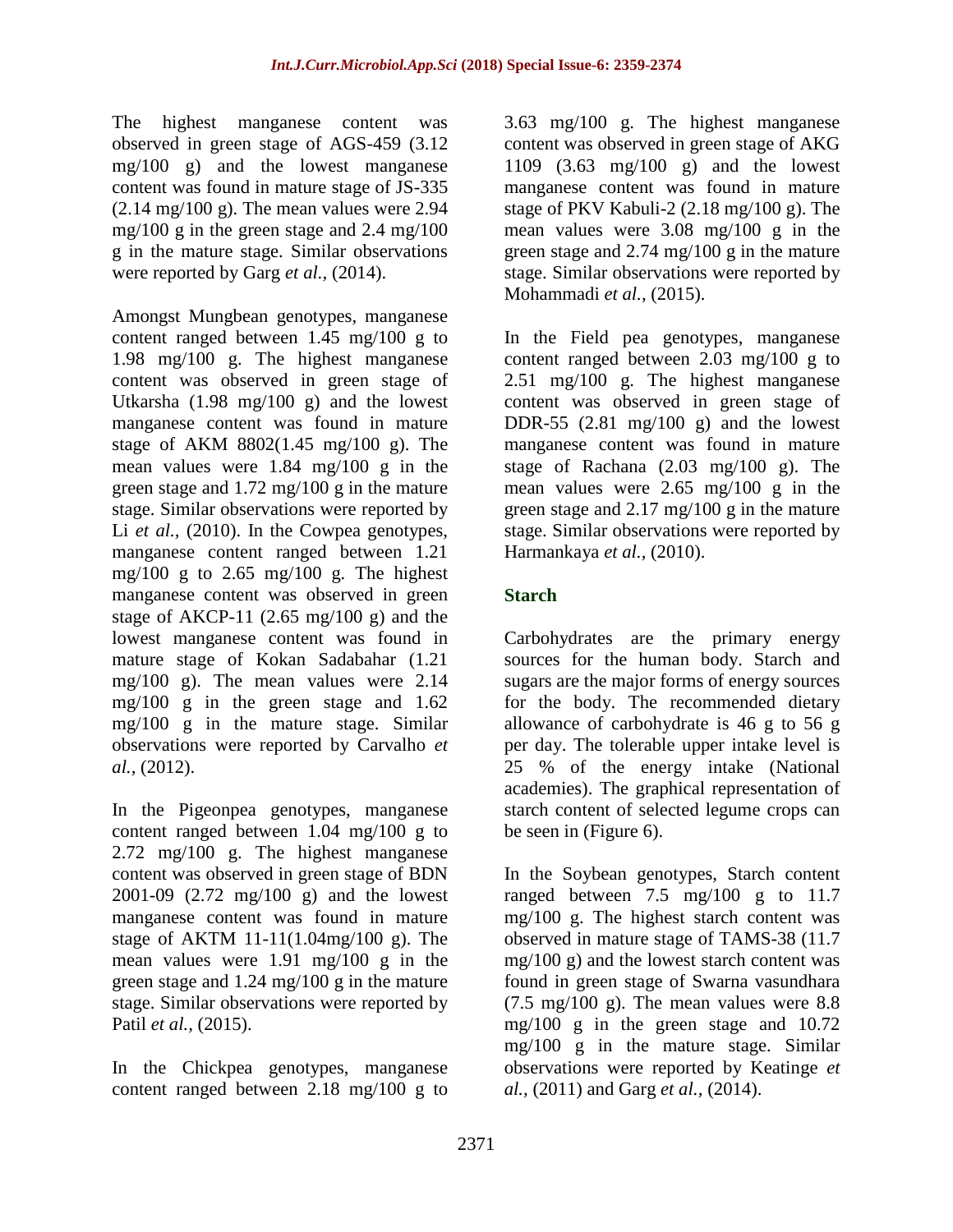In the mungbean genotypes, Starch content ranged between 19.56 mg/100 g to 30.35 mg/100 g. The highest starch content was observed in mature stage of Utkarsha (30.35 mg/100 g) and the lowest starch content was found in green stage of AKM 8802 (19.56 mg/100 g). The mean values were 22.97 mg/100 g in the green stage and 27.14 mg/100 g in the mature stage. Similar observations were reported by Li *et al.,* (2010).

In the cowpea genotypes, Starch content ranged between 19.73 mg/100 g to 30.74 mg/100 g. The highest starch content was observed in mature stage of Kokan sadabahar (30.74 mg/100 g) and the lowest starch content was found in green stage of Arka Samrudhi (19.73 mg/100 g). The mean values were 22.53 mg/100 g in the green stage and 27.48 mg/100 g in the mature stage. Similar results were reported by Garg *et al.,* (2014).

In the pigeonpea genotypes, Starch content ranged between 40.21 mg/100 g to 52.78 mg/100 g. The highest starch content was observed in mature stage of AKTM 11-11 (52.78 mg/100 g) and the lowest starch content was found in green stage of BDN 2001-09 (40.21 mg/100 g). The mean values were 42.21 mg/100 g in the green stage and 50.25 mg/100 g in the mature stage. Similar results were reported by Saxena *et al.,* (2010).

Starch content ranged between 36.24 mg/100 g to 47.23 mg/100 g. The highest starch content was observed in mature stage of AKGS-1 (47.23 mg/100 g) and the lowest starch content was found in green stage of PKV Kabuli-4 (36.24 mg/100 g). The mean values were 37.63 mg/100 g in the green stage and 44.02 mg/100 g in the mature stage. Similar results were reported by Mohammadi *et al.,* (2015).

In the field, pea genotypes, Starch content ranged between 27.05 mg/100 g to 39.01 mg/100 g. The highest starch content was observed in mature stage of HFP-4 (39.01 mg/100 g) and the lowest starch content was found in green stage of DDR-55 (27.05 mg/100 g). The mean values were 30.31 mg/100 g in the green stage and 36.72 mg/100 g in the mature stage. Similar results were reported by Harmankaya *et al.,* (2010).

## **Protein**

The graphical representation of protein content of selected legume crops can be seen in (Figure 7). In the soybean genotypes, Protein content ranged between 21.54 mg/100 g to 39.43 mg/100 g. The highest protein content was observed in mature stage of AGS 459 (39.43 mg/100 g) and the lowest protein content was found in green stage of JS-335 (21.54 mg/100 g). The mean values were 22.56 mg/100 g in the green stage and 36.97 mg/100 g in the mature stage. Similar observations were reported by Garg *et al.,* (2014).

In the mungbean genotypes, Protein content ranged between  $13.72 \text{ mg}/100 \text{ g}$  to  $24.55$ mg/100 g. The highest protein content was observed in mature stage of Kopergaon (24.55 mg/100 g) and the lowest protein content was found in green stage of Utkarsha (13.7 mg/100 g).

The mean values were  $17.5 \text{ mg}/100 \text{ g}$  in the green stage and 21.26 mg/100 g in the mature stage. Similar results were reported by Li *et al.,* (2010). In the cowpea genotypes, Protein content ranged between 17.62 mg/100 g to 23.8 mg/100 g. The highest protein content was observed in mature stage of Arka Samrudhi (23.8 mg/100 g) and the lowest protein content was found in green stage of AKCP-6(17.6 mg/100 g). The mean values were 18.44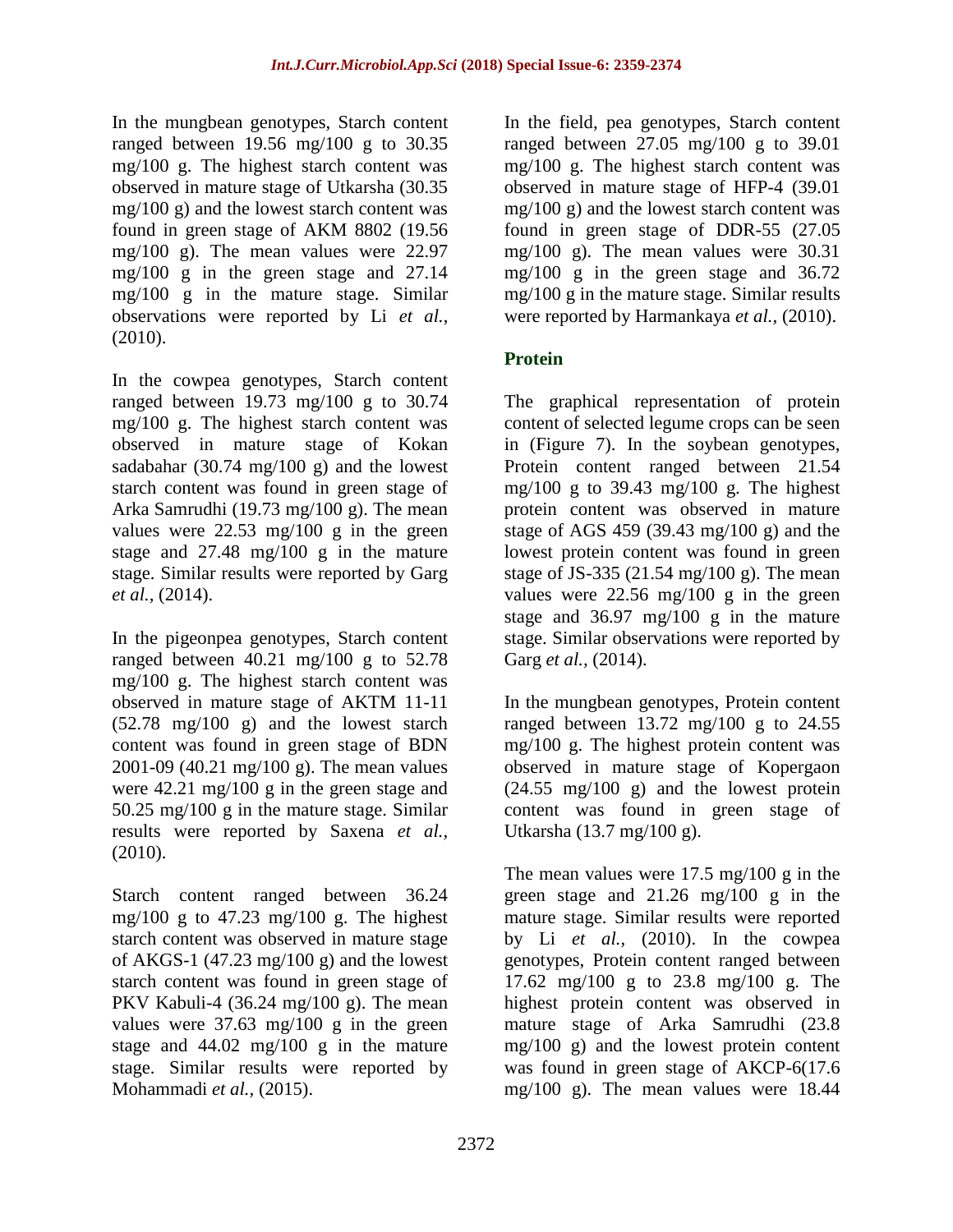mg/100 g in the green stage and 22.6 mg/100 g in the mature stage. Similar results were reported by Carvalho *et al.,* (2012).

In the pigeonpea genotypes, Protein content ranged between 18.7 mg/100 g to 23.1 mg/100 g. The highest protein content was observed in mature stage of BDN 2001-  $07(23.1 \text{ mg}/100 \text{ g})$  and the lowest protein content was found in green stage of AKTM 11-12(18.7 mg/100 g). The mean values were 19.64 mg/100 g in the green stage and 22.42 mg/100 g in the mature stage. Similar results were reported by Patil *et al.,* (2015).

In the chickpea genotypes, Protein content ranged between 17.56 mg/100 g to 23.85 mg/100 g. The highest protein content was observed in mature stage of AKKG-1109(23.85 mg/100 g) and the lowest protein content was found in green stage of PKV Kabuli-2(17.56 mg/100 g). The mean values were 17.99 mg/100 g in the green stage and 22.32 mg/100 g in the mature stage. Similar results were reported by Mohammadi *et al.,* (2015).

In the field pea genotypes, Protein content ranged between 15.54 mg/100 g to 20.56 mg/100 g. The highest protein content was observed in mature stage of HFP-4 (20.56 mg/100 g) and the lowest protein content was found in green stage of DDR-40 (15.54 mg/100 g). The mean values were 16.69 mg/100 g in the green stage and 18.81 mg/100 g in the mature stage. Similar results were reported by Harmankaya *et al.,* (2010).

The overall nutritional composition is mentioned in the (Table 8) suggested that grain stage legumes had higher amount of protein, starch and calcium (except vegetable soybean). The increase in protein and starch may be due to the fact that the simple amino acids and simple sugars are converted to complex substances i.e. protein

and starch respectively during maturation (Geervani and Umadevi, 1989). Calcium content may rise due to the accumulation of calcium in the seed coat during seed maturation (Cabanne and Doneche, 2003). The green stage legumes had higher amounts of minerals *viz*., iron, zinc, copper and manganese. This may be due to the fact that seeds contain enzymes in the living state and they prevent nutrient losses in the green seeds. (Lynn, 2002). The present investigation revealed that grain stage has high protein, starch and calcium content. The conversion of simple amino acids into complex substances resulted increasing in protein and starch content.

## **Acknowledgment**

The authors wish to sincerely thank to Dr. RM Nair (AVRDC-The World Vegetable Center South Asia, ICRISAT Campus, Hyderabad) for providing seed material of vegetable soybean for genotypes to conduct present investigation.

## **Conflict of interest disclosure**

There is no conflict of interest to disclose.

## **References**

- Anonymous, 2015. Is most of India vegetarian?-An infographic[.http://www.mapsofindia.c](http://www.mapsofindia.com/is-most-of-india-vegetarian-an-infographic) [om/is-most-of-india-vegetarian-an](http://www.mapsofindia.com/is-most-of-india-vegetarian-an-infographic)[infographic.](http://www.mapsofindia.com/is-most-of-india-vegetarian-an-infographic)
- Anwar, F.S.L., Przybyylski, R., Sultana, B., and Ashraf, M. 2007. Chemical composition and antioxidant activity of seed of different cultivars of Mungbean. Journal of food science. 72  $(7):15-18.$
- Cabanne, C., and Doneche, B. 2003. Calcium accumulation and redistribution during the development